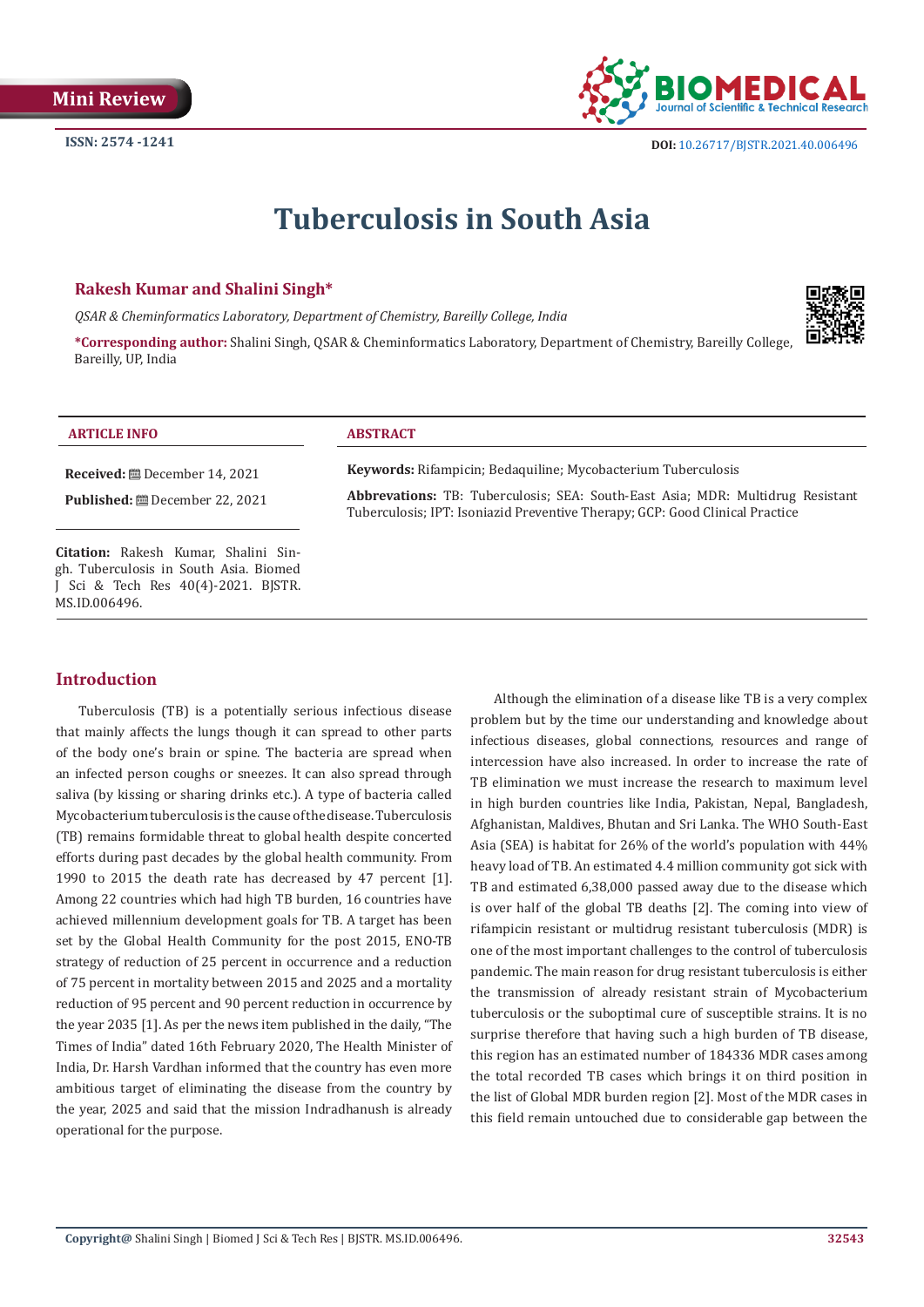agreement and useful putting into effect [3]. As such, there is an imperative need to improve and strengthen research capacity in these high burden countries.

#### **Treatment**

In our fight against drug resistant TB, a great achievement is the recent licensing of bedaquiline and delamanid [4-5]. Effective treatment depends upon accurate diagnosis. In the region, the Gene X port scale up has significantly increased detection of MDR TB [6]. Until there is an improvement in molecular drug susceptibility testing for drugs other than rifampicin, phenotype drug susceptibility testing will remain essential to treat MDR TB cases properly. Although the population is very large (1.8 billion), the ratio of DST laboratories to population remains as low as 0.2 labs per 5M population. It is estimated that the cost of treatment of a single MDR patient is about 500 times the cost of a drug susceptible patient. Therefore investment in strong MDR TB control is very cost effective if it successfully checks MDR transmission. Apart from this, the new shorter MDR TB treatment regimen from Bangladesh is now adopted and recommended by WHO and it should also be implemented region wide.

### **Infection Control and their Prevention**

The huge number of latently infected individuals throughout the world presents an extensive challenge to eradication efforts. Various models created for control strategies suggested that TB suppression is not possible without get to grips with latent TB. A rough estimate was that about  $1/3^{rd}$  of the world population was suffering from latent TB. But according to a recent study the risk of infection per year estimates around one fourth of the total world population which counts near 1.7B [7]. In the last decade, Isoniazid preventive therapy (IPT) in endemic countries has received serious consideration. Shorter regimens must be developed for its large scale feasibility also the regimens appropriate in the area of high isoniazid resistance. The 12 doses given 3 months rifapentine isoniazid regimine is a step in the right direction but more must be done to value carefully worked designs for IPT scaleup beyond those currently being undertaken in people living with HIV. South Asia is also vulnerable to natural disasters and political un stability. Contingency measures are to be kept in place for prevention of decease spread in case a disaster visits. The 2015 earthquake in Nepal and lack of proper delivery system of healthcare measures is a grim reminder in this regard.

#### **Research Priorities**

The discovery of an effective vaccine to treat TB seems an unachievable goal in the near future. While efforts must be kept on for finding a vaccine, we should find a way to eradicate TB without using any vaccine. In large urban cities and remote rural areas of south Asian region research priorities must aim at packaged intrusions. Research capacity should be increased by broadening the network of good clinical practice (GCP) compliant, clinical trial sites to spread up novel regimen evaluations, improving laboratory capacity for bacterial culture and testing of drug susceptibility. Networking research wideness the region to share and scale up best experiences, enthralling governments and fund providers in research plans to make certain move and political promise to keep giving money (Figure 1).



# **Conclusion**

There is an golden chance for the scientific fraternity to embark on a path of new research to find real cure for the huge majority of TB afflicted population in the South Asian region. South Asia has patients with a large number of innovative scientists who can enable it to seize the opportunity and lead global TB eradication programs by representing feasibility in cities with high population density and remotest reaches of the Himalayas. Political will and leadership with a vision are the two attributes which are essential to facilitate the loftily programme of TB elimination. The malady cannot be overcome by a single intervention, instead continuous innovations are required. This is the time that researchers in the region join hands, work with cohesion, develop an unified agendum to ensure successful research for TB eradication. The sooner, the better.

# **References**

- 1. [\(2018\) WHO. World Health Organisation END TB strategy, 2015.](https://www.who.int/tb/strategy/End_TB_Strategy.pdf)
- 2. [\(2018\) WHO. World Health Organisation. Global tuberculosis Report](https://www.who.int/teams/global-tuberculosis-programme/tb-reports) [2017.](https://www.who.int/teams/global-tuberculosis-programme/tb-reports)
- 3. [\(2017\) Medecins sans Frontiers/STOP-TB partnership. Out of Step: TB](https://msfaccess.org/outofstep2017.) [policies in 29 countries.](https://msfaccess.org/outofstep2017.)
- 4. [Dheda K, Barry CE, Maartens G \(2016\) Tuberculosis. Lancet 387\(10024\):](https://www.thelancet.com/journals/lancet/article/PIIS0140-6736(15)00151-8/fulltext) [1211-1226.](https://www.thelancet.com/journals/lancet/article/PIIS0140-6736(15)00151-8/fulltext)